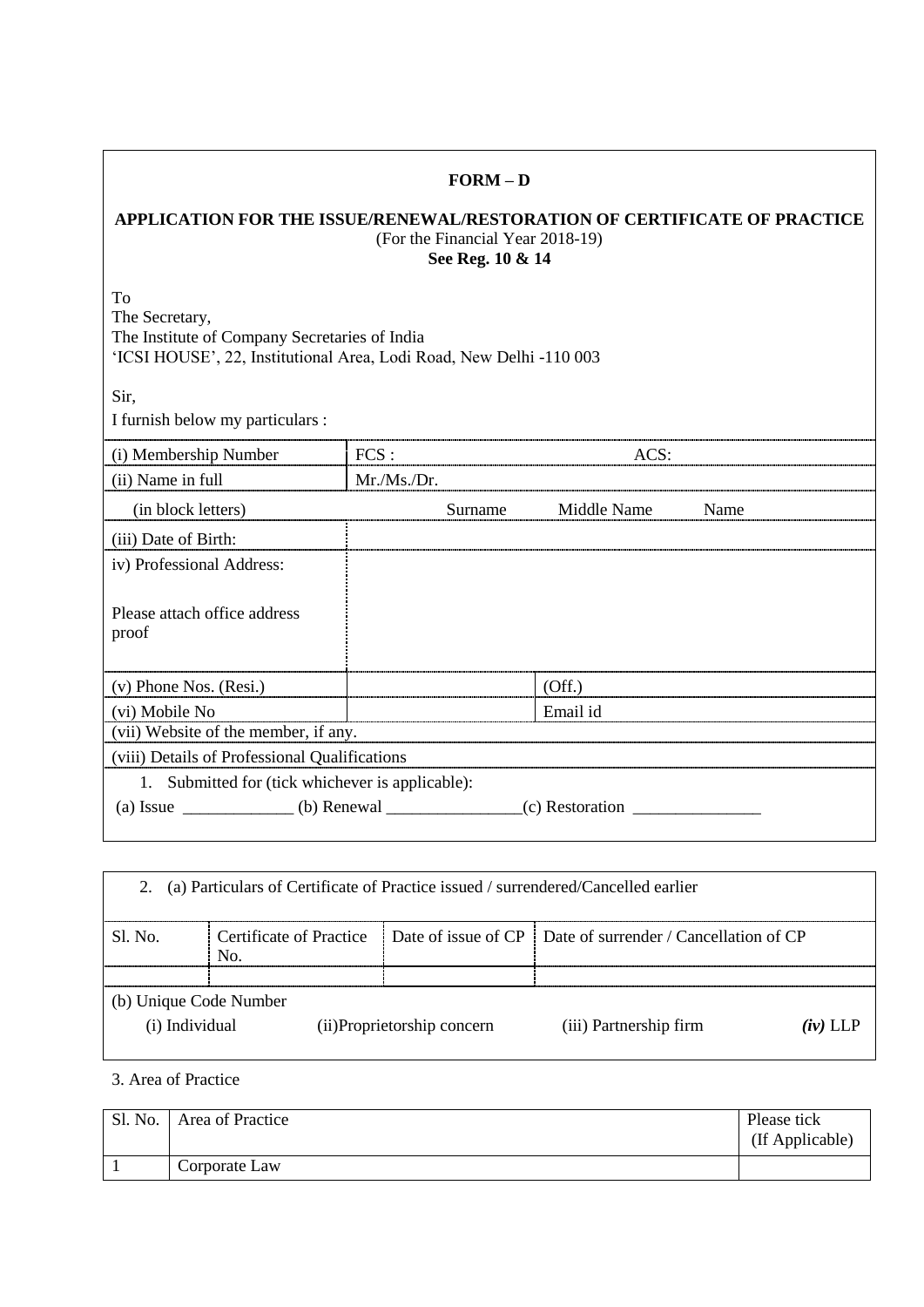| $\overline{2}$           | <b>Financial Service and Consultancy</b>                                                                                                                                                                                                                                                          |  |
|--------------------------|---------------------------------------------------------------------------------------------------------------------------------------------------------------------------------------------------------------------------------------------------------------------------------------------------|--|
| 3                        | Securities/Commodities Exchange Market                                                                                                                                                                                                                                                            |  |
| $\overline{\mathcal{A}}$ | Finance including Project/Working Capital/Loan Syndication(Specify the areas<br>handling)                                                                                                                                                                                                         |  |
| 5                        | Corporate Restructuring (Handling Merger, acquisitions, demerger issues etc).<br>Specify the areas handling as drafting of scheme, appearing before various<br>regulatory bodies for approval of scheme, getting the scheme implemented,<br>legal compliances with various regulatory bodies etc) |  |
| 6                        | Excise/Customs/ Service Tax (Filling of returns, Handling assessment,<br>appearing before the appellate authority)                                                                                                                                                                                |  |
| $\overline{7}$           | Sales Tax/VAT Practice (Filling of returns, Handling assessment, appearing<br>before the appellate authority)                                                                                                                                                                                     |  |
| 8                        | Income Tax Practice (Filling of returns, Handling assessment, appearing before<br>the appellate authority)                                                                                                                                                                                        |  |
| 9                        | Company Law Practice (Filling of returns, Handling assessment, appearing<br>before the appellate authority)                                                                                                                                                                                       |  |
| 10                       | Foreign Exchange Management (Specify the areas being handled i.e. filling of<br>various forms/returns, appearing before RBI etc)                                                                                                                                                                  |  |
| 11                       | Foreign Collaborations & Joint Ventures                                                                                                                                                                                                                                                           |  |
| $\overline{12}$          | Intellectual Property Rights (Specify the areas being handled)                                                                                                                                                                                                                                    |  |
| 13                       | Depositories                                                                                                                                                                                                                                                                                      |  |
| 14                       | Monopolies/Restrictive Trade Practices/Competition Law                                                                                                                                                                                                                                            |  |
| 15                       | <b>Consumer Protection Laws</b>                                                                                                                                                                                                                                                                   |  |
| 16                       | Arbitration and Conciliation                                                                                                                                                                                                                                                                      |  |
| 17                       | Import and Export Policy & Procedure                                                                                                                                                                                                                                                              |  |
| 18                       | Environment Laws (Specify the areas)                                                                                                                                                                                                                                                              |  |
| 19                       | Labour and Industrial Laws (Specify the areas)                                                                                                                                                                                                                                                    |  |
| 20                       | Societies/Trusts/Co-operative Societies & NCTs (Non Co-operative Trust<br>Societies)                                                                                                                                                                                                              |  |
| 21                       | <b>Financial Consultancy</b>                                                                                                                                                                                                                                                                      |  |
| 22                       | <b>Other Economic Laws</b>                                                                                                                                                                                                                                                                        |  |
| $\overline{23}$          | SEBI / Securities Appellate Tribunal                                                                                                                                                                                                                                                              |  |
| 24                       | <b>Banking and Insurance</b>                                                                                                                                                                                                                                                                      |  |
| $\overline{25}$          | Areas of practice as prescribed under Regulation 168(2) may be added                                                                                                                                                                                                                              |  |
| 26                       | Any Other Service (Please specify)                                                                                                                                                                                                                                                                |  |

## 4. Verification:

(i) I state that I am/shall be engaged in the profession of Company Secretary only on whole-time basis and not in any other profession, business, occupation or employment. I am not enrolled as an Advocate on the rolls of any Bar Council and do not hold certificate of practice from any professional body including Institute of Chartered Accountants of India and the Institute of Cost Accountants of India.\*

*(ii)* I hereby undertake that, I shall follow all the provisions of the Company Secretaries Act, 1980, regulations made thereunder as amended from time to time as well as the applicable guidelines, issued by the Institute from time to time.

(iii) I state that as and when I cease to be in practice, I shall duly inform the Council and shall surrender forthwith the certificate of practice as required by the Company Secretaries Act, 1980, and the regulations made thereunder, as amended from time to time.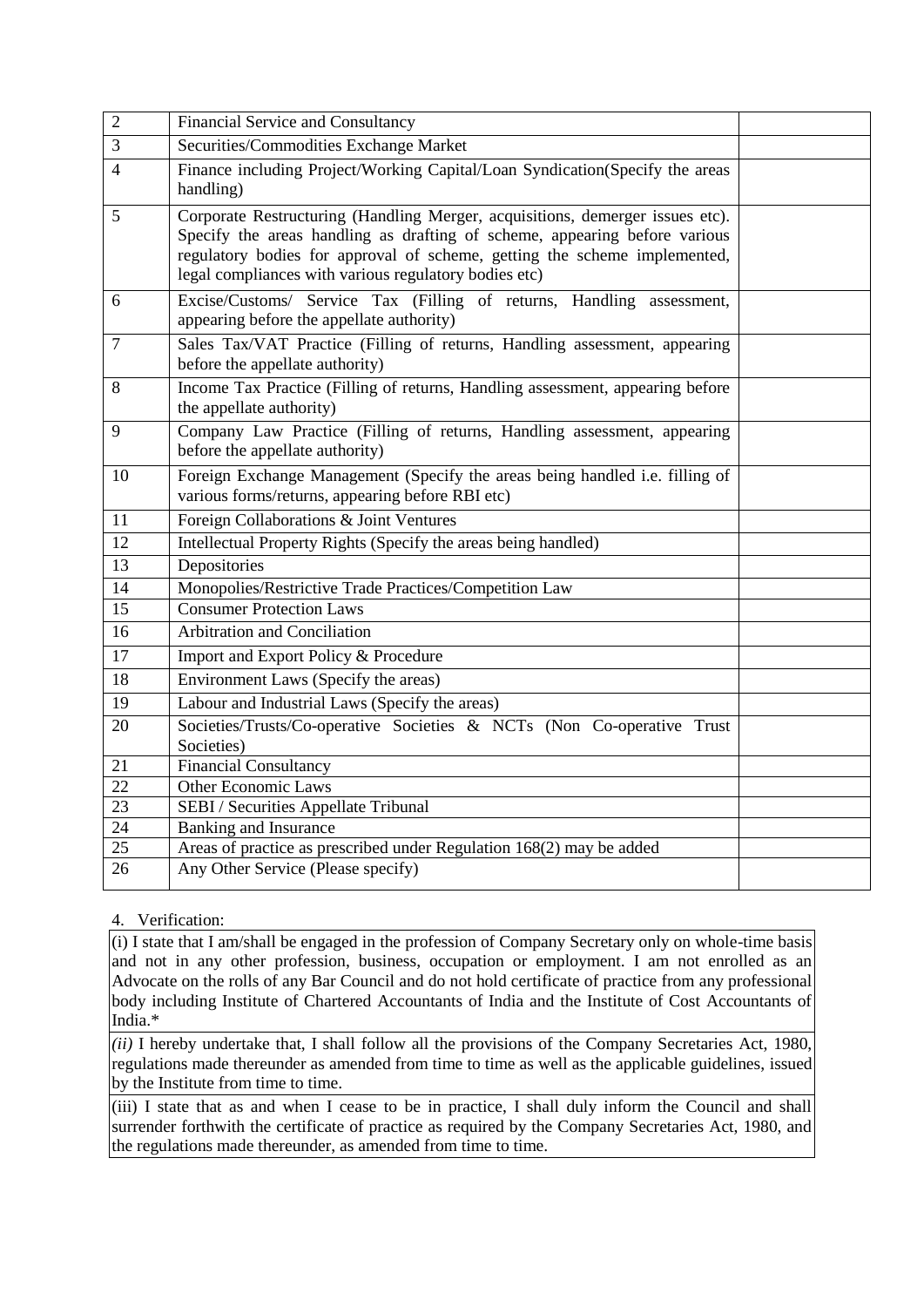| $(iv)$ I hereby undertake that, I shall adhere to the mandatory ceiling as regards issuing of Secretarial             |  |  |
|-----------------------------------------------------------------------------------------------------------------------|--|--|
| Audit Report (pursuant to Section 204 of the Companies Act, 2013) and certification/ signing of                       |  |  |
| Annual Return (pursuant to Section 92 of the Companies Act, 2013) in terms of the Guidelines for                      |  |  |
| Issuing Secretarial Audit Report, Signing and Certification of Annual Return respectively issued by                   |  |  |
| the Institute from time to time.                                                                                      |  |  |
| (v) I hereby declare that I have complied with KYC/KYM norms issued by the Council of the ICSI.                       |  |  |
| (vi) I undertake to subject myself to peer review as and when directed by the Peer Review Board.                      |  |  |
| ( <i>vii</i> ) (a) I state that I have been / have not been peer reviewed for the year  and a certificate             |  |  |
| no.  dated  has been issued to me by the Peer Review Board.**                                                         |  |  |
| (vii) (b) I state that I have a sole proprietorship firm in the name and style                                        |  |  |
|                                                                                                                       |  |  |
| issued to the firm by the Peer Review Board.**                                                                        |  |  |
| (vii) (c) I state that I have a partnership in the name and style                                                     |  |  |
|                                                                                                                       |  |  |
|                                                                                                                       |  |  |
|                                                                                                                       |  |  |
|                                                                                                                       |  |  |
| not been peer reviewed for the year  and a certificate no.  dated                                                     |  |  |
| has been issued to the firm by the Peer Review Board.**                                                               |  |  |
| $(vii)$ (d) I state that I have a LLP in the name and style                                                           |  |  |
|                                                                                                                       |  |  |
|                                                                                                                       |  |  |
| ACS/FCS CP No. which has been /                                                                                       |  |  |
| has not been peer reviewed for the year  and a certificate no.  dated                                                 |  |  |
| has been issued to the firm by the Peer Review Board.**                                                               |  |  |
| (viii) I state that I have issued _______ nos. advertisements during the year $20\overline{17-18}$ in accordance with |  |  |
| the Guidelines for Advertisement by Company Secretary in Practice issued by the Institute.**                          |  |  |
|                                                                                                                       |  |  |
| Write N/A if not applicable.                                                                                          |  |  |
| (ix) I state that I have issued ________ nos. Corporate Governance compliance certificates under Clause               |  |  |
| 49 of the Listing agreement during the year 2017-18.**                                                                |  |  |
| Write N/A if not applicable.                                                                                          |  |  |
|                                                                                                                       |  |  |
| basis of _____ nos. Companies under Section 55A of the Securities and Exchange Board of India                         |  |  |
| and Participants) Regulations, 1996 during<br>(Depositories<br>2017-18.**<br>the<br>year                              |  |  |
|                                                                                                                       |  |  |
| Write N/A if not applicable.                                                                                          |  |  |
|                                                                                                                       |  |  |
| Act, 2013 as per list attached in the format as under during the year 2017-18 <sup>**</sup> :                         |  |  |
| CIN No. of Company Date of Signing<br>Sl. No.<br>Name of the Company                                                  |  |  |
| 1.                                                                                                                    |  |  |
| 2.                                                                                                                    |  |  |
| 3.                                                                                                                    |  |  |
| Write N/A if not applicable.                                                                                          |  |  |
| (xii) I state that I have issued__________nos. certificates of Annual Return during the year 2017-18 in               |  |  |
| idelines for Issuing Coquito                                                                                          |  |  |

accordance with the Guidelines for Issuing Secretarial Audit Report, Signing and Certification of Annual Return issued by the Institute from time to time.\*\*